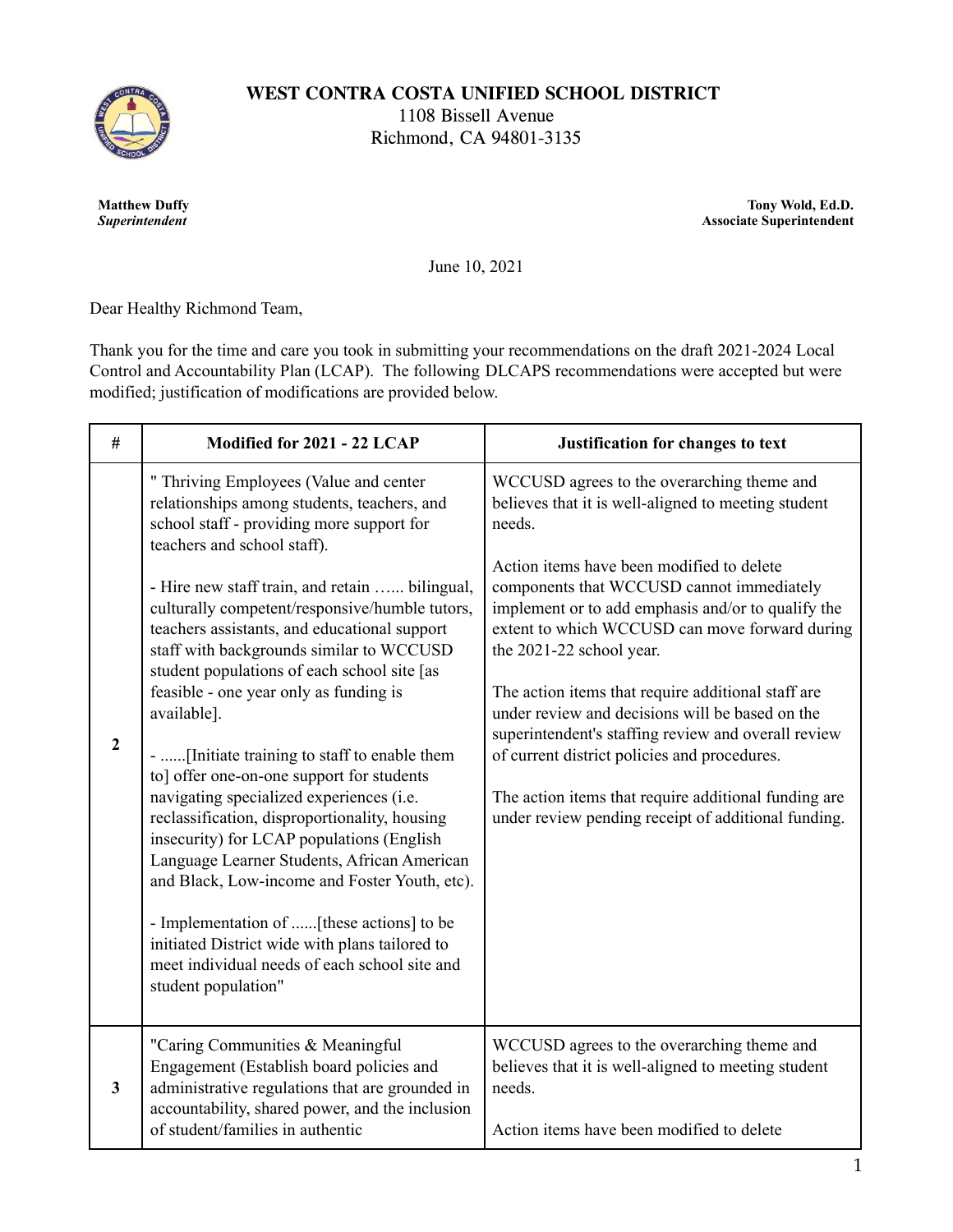|                         | decision-making.)<br>- [Consider reviewing policies with a lens]<br>related to language access, engagement, and<br>communication [aiming] to be equitable.<br>- Invest in students/families capacity by<br>increasing support, training, and collaboration<br>for Parent Advisory Committees, School Site<br>Councils, Youth Advisory Councils/Student<br>Leadership - [celebrate] participation with<br>stipends/gift-cards as [available from<br>philanthropic partners] and<br>[WCCUSD-created] certificates of<br>appreciation.<br>- [Investigate starting a "grow your own<br>program to] Establish pipeline program .with<br>training incentivizing and providing the<br>opportunity for parents [and former students]<br>to become paid teacher assistants and tutors                                                                  | components that WCCUSD cannot immediately<br>implement or to add emphasis and/or to qualify the<br>extent to which WCCUSD can move forward during<br>the 2021-22 school year.<br>The action items that require additional staff are<br>under review and decisions will be based on the<br>superintendent's staffing review and overall review<br>of current district policies and procedures.<br>The action items that require additional funding are<br>under review pending receipt of additional funding.                                                                                                                                                             |
|-------------------------|-----------------------------------------------------------------------------------------------------------------------------------------------------------------------------------------------------------------------------------------------------------------------------------------------------------------------------------------------------------------------------------------------------------------------------------------------------------------------------------------------------------------------------------------------------------------------------------------------------------------------------------------------------------------------------------------------------------------------------------------------------------------------------------------------------------------------------------------------|--------------------------------------------------------------------------------------------------------------------------------------------------------------------------------------------------------------------------------------------------------------------------------------------------------------------------------------------------------------------------------------------------------------------------------------------------------------------------------------------------------------------------------------------------------------------------------------------------------------------------------------------------------------------------|
|                         | and [teachers]. "                                                                                                                                                                                                                                                                                                                                                                                                                                                                                                                                                                                                                                                                                                                                                                                                                             |                                                                                                                                                                                                                                                                                                                                                                                                                                                                                                                                                                                                                                                                          |
| $\overline{\mathbf{4}}$ | "Mental Health & Social Emotional Wellness<br>(Expand the model and increase the number of<br>Full Service Community Schools tailored to<br>each individual neighborhood and prioritize<br>individual school sites containing highest<br>needs)<br>- Develop a district-wide shared vision for<br>service integration & communication for Full<br>Service Community Schools<br>- Hire additional bilingual, culturally<br>competent, counselors.<br>- Uplift  mental health services via wellness<br>and school-based health centers which promote<br>holistic, physical, , and overall wellness.<br>- [efforts will be made to ensure that] Services<br>and resources are located and connected to<br>school site level ecosystem in order to partner<br>with other site based staff in coordinating care<br>for students' individual needs. | WCCUSD agrees to the overarching theme and<br>believes that it is well-aligned to meeting student<br>needs.<br>Action items have been modified to delete<br>components that WCCUSD cannot immediately<br>implement or to add emphasis and/or to qualify the<br>extent to which WCCUSD can move forward during<br>the 2021-22 school year.<br>The action items that require additional staff are<br>under review and decisions will be based on the<br>superintendent's staffing review and overall review<br>of current district policies and procedures.<br>The action items that require additional funding are<br>under review pending receipt of additional funding. |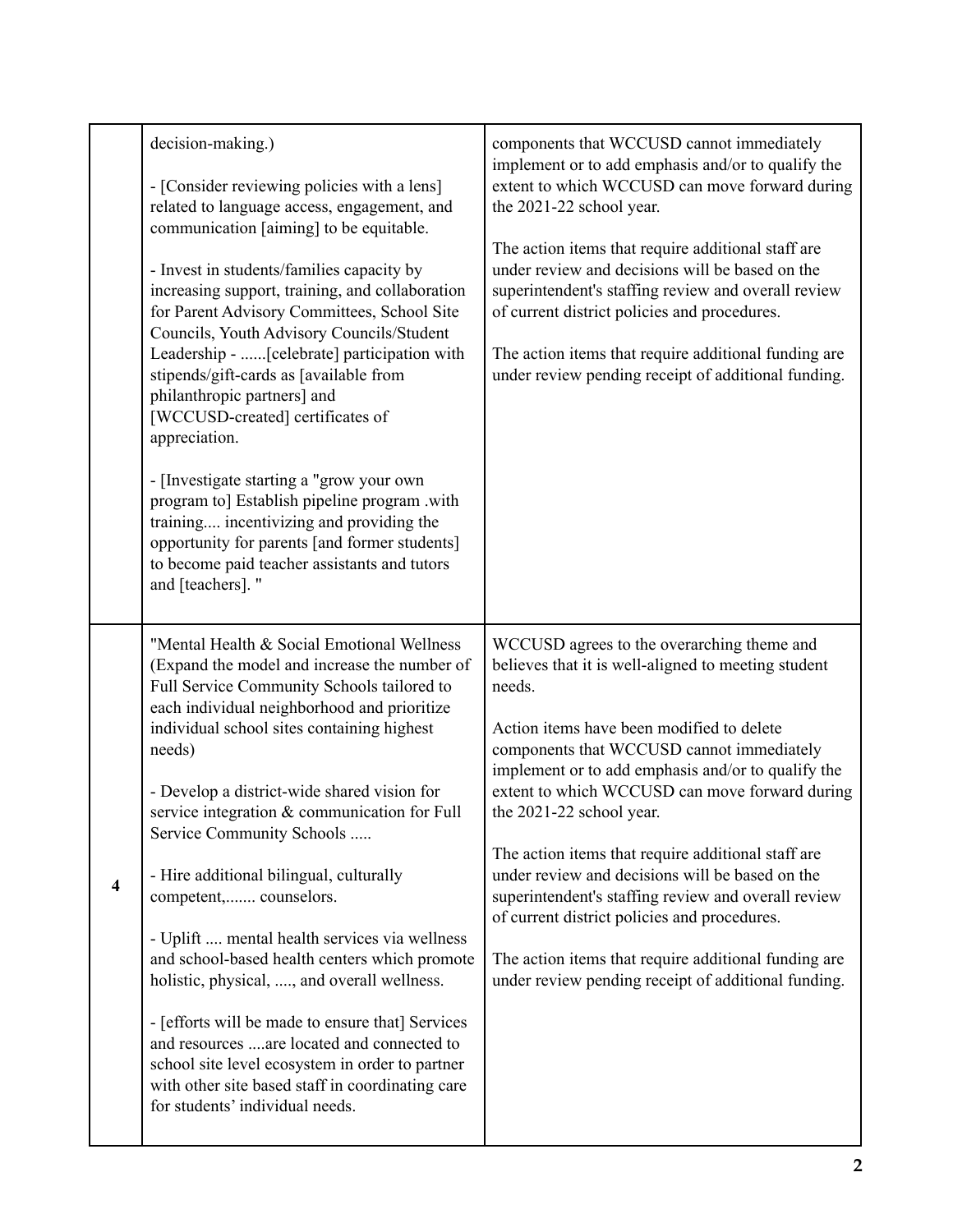| - [WCCUSD will review and begin to develop<br>a system to identify] Indicators for prioritizing<br>schools include: lack of access, high absentee<br>rate, service requests from staff/families/pupils,<br>number of students: unhoused, systems<br>impacted, disengaged during distance learning,<br>and percentage of unduplicated pupil |  |
|--------------------------------------------------------------------------------------------------------------------------------------------------------------------------------------------------------------------------------------------------------------------------------------------------------------------------------------------|--|
| population"                                                                                                                                                                                                                                                                                                                                |  |

The following recommendations were assessed and are under advisement, but were not included in the 21-24 LCAP. For all recommendations where funding was listed as a cause for less than full implementation, the recommendations will be re-considered if/when additional ongoing funding becomes available.

| # | Not Adopted for 2021 - 22 LCAP                                                                                                                                                                                                                                                                                                                                                                                                                                                                                                                                                                                                                                                                                                                                                                                                                                                                                                                                                                                                                                                                                       | <b>Justification</b>                                                                                                                                                                                                                                                                                                                                                                                                                                                                                                                                                 |
|---|----------------------------------------------------------------------------------------------------------------------------------------------------------------------------------------------------------------------------------------------------------------------------------------------------------------------------------------------------------------------------------------------------------------------------------------------------------------------------------------------------------------------------------------------------------------------------------------------------------------------------------------------------------------------------------------------------------------------------------------------------------------------------------------------------------------------------------------------------------------------------------------------------------------------------------------------------------------------------------------------------------------------------------------------------------------------------------------------------------------------|----------------------------------------------------------------------------------------------------------------------------------------------------------------------------------------------------------------------------------------------------------------------------------------------------------------------------------------------------------------------------------------------------------------------------------------------------------------------------------------------------------------------------------------------------------------------|
| 1 | <b>Achieving Students (Partner with</b><br>students/families to identify individualized<br>learning needs- establishing learning<br>conditions prioritizing and supporting<br>student-led learning styles, interests, and<br>abilities.)<br>District to partner with school site staff and<br>students/families and develop tools<br>evaluating relevance of curriculum,<br>availability of resources (technology,<br>supplies, services, etc.), pupil's<br>individualized needs, and educational<br>interests during summer months.<br>Results to inform development and<br>modification of educational policies,<br>procedures, practices, systems, and<br>structures throughout the academic year.<br>Data to be presented at school-site levels<br>and/or district-wide community forums<br>uplifting student/families' voices, informing<br>change to ongoing school curriculum, and<br>increasing academic success.<br>This policy will serve all LCAP student<br>populations: African American, Foster<br>Youth, Low-Income, English Language<br>Learner, Justice System Impacted, Special<br>Education, etc. | WCCUSD agrees that the overarching goal of<br>"Achieving Students (Partner with students/families<br>to identify individualized learning needs-<br>establishing learning conditions prioritizing and<br>supporting student-led learning styles, interests, and<br>abilities.)", District staff can not commit to<br>implementing the included list of actions.<br>As a part of the Superintendent's review of District<br>staffing, practices, and policies, these recommended<br>actions will be considered for inclusion as funding<br>and staffing are available. |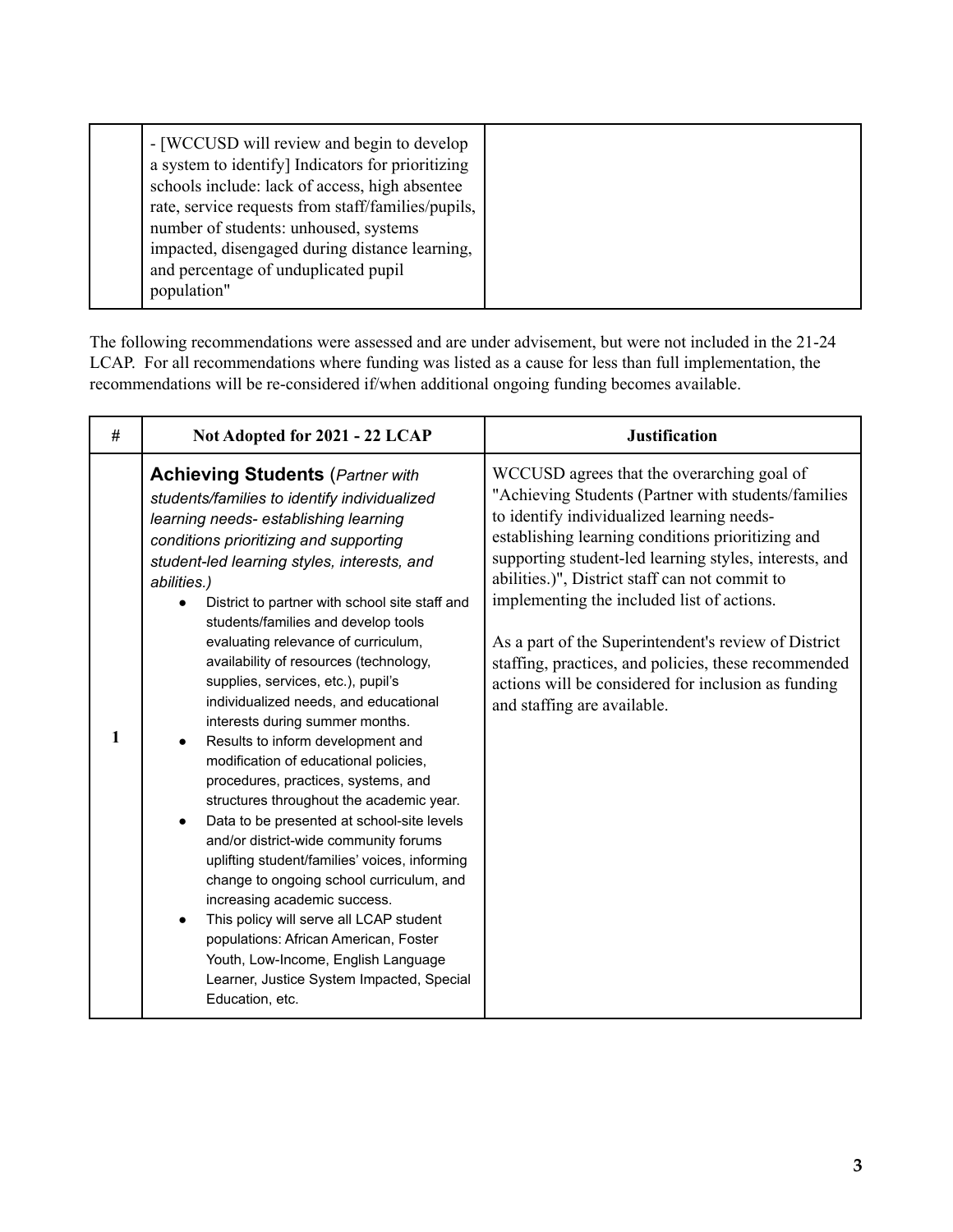Again, we thank you for taking the time to give this valuable input.

Sincerely,

Tony Word

Tony Wold, Ed.D. Associate Superintendent, Business Services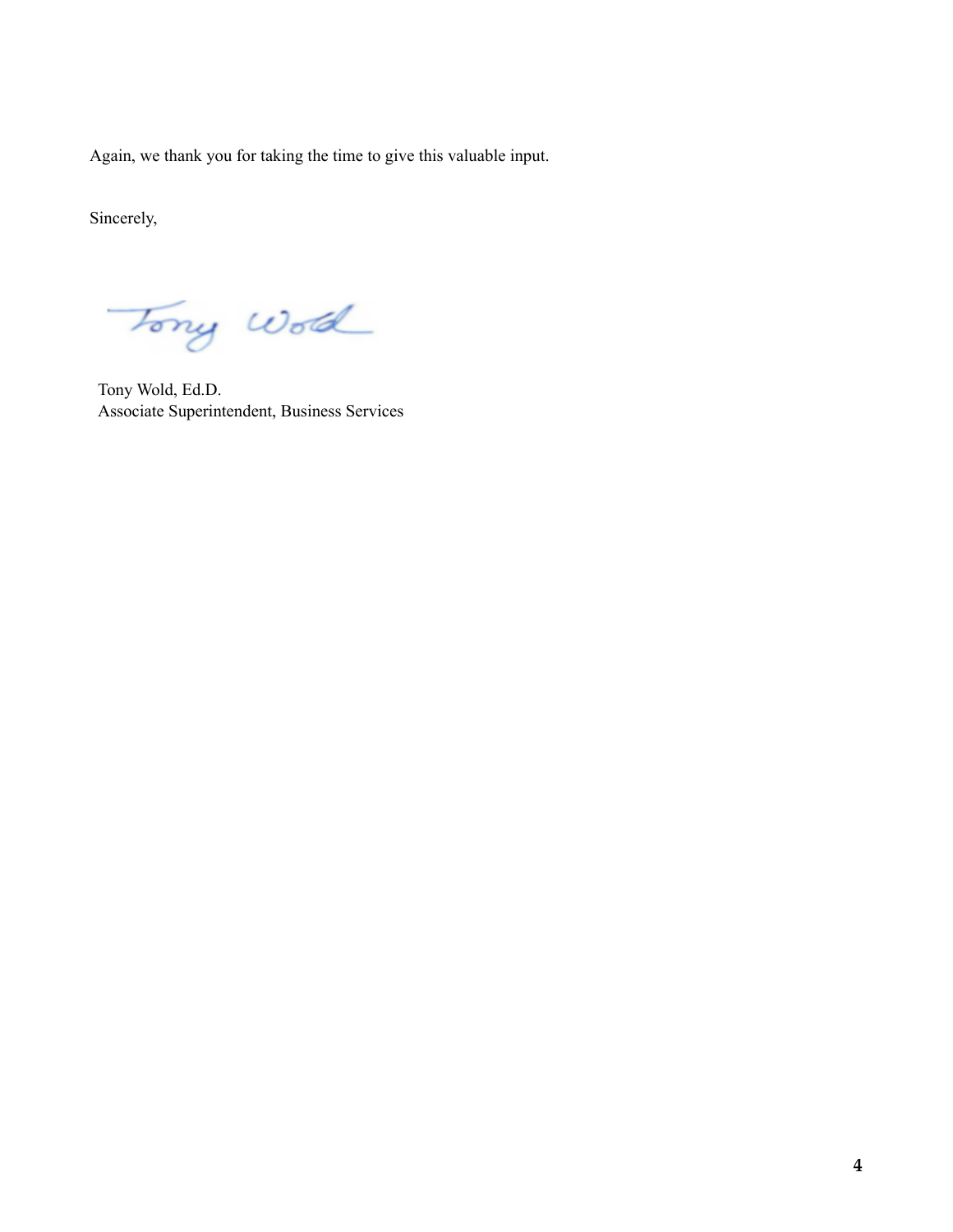Estimado equipo de Healthy Richmond:

Gracias por el tiempo y la atención que dedicaron al presentar sus recomendaciones sobre el borrador del Plan de Responsabilidad y Control Local (LCAP) 2021-2024. Las siguientes recomendaciones fueron aceptadas pero modificadas; La justificación de las modificaciones se proporciona a continuación.

| Nro.           | Modificado para el LCAP de 2021-22                                                                                                                                                                                                                                                                                                                                                                                                                                                                                                                                                                                                                                                                                                                                                                                                                                                                                                                                                                                                                                                                                                                                                                                       | Justificación de los cambios en el texto                                                                                                                                                                                                                                                                                                                                                                                                                                                                                                                                                                                                                                                                                                                                                                                |
|----------------|--------------------------------------------------------------------------------------------------------------------------------------------------------------------------------------------------------------------------------------------------------------------------------------------------------------------------------------------------------------------------------------------------------------------------------------------------------------------------------------------------------------------------------------------------------------------------------------------------------------------------------------------------------------------------------------------------------------------------------------------------------------------------------------------------------------------------------------------------------------------------------------------------------------------------------------------------------------------------------------------------------------------------------------------------------------------------------------------------------------------------------------------------------------------------------------------------------------------------|-------------------------------------------------------------------------------------------------------------------------------------------------------------------------------------------------------------------------------------------------------------------------------------------------------------------------------------------------------------------------------------------------------------------------------------------------------------------------------------------------------------------------------------------------------------------------------------------------------------------------------------------------------------------------------------------------------------------------------------------------------------------------------------------------------------------------|
| $\overline{2}$ | Empleados prósperos: (Valorar y centrar las<br>relaciones entre los estudiantes, los maestros y<br>el personal de la escuela, proporcionando más<br>apoyo a los maestros y al personal de la<br>escuela).<br>- Contratar nuevo personal, capacitar y retener<br>tutores bilingües, culturalmente<br>competentes/receptivos/humildes, asistentes de<br>maestros y personal de apoyo educativo con<br>antecedentes similares a los de las poblaciones<br>de estudiantes del Distrito (WCCUSD) de cada<br>escuela [según sea posible, sólo por un año de<br>acuerdo a los fondos disponibles].<br>- [Iniciar la capacitación del personal para<br>permitirles] ofrecer apoyo individual a los<br>estudiantes que atraviesan experiencias<br>especializadas (es decir, reclasificación,<br>desproporcionalidad, inseguridad en la<br>vivienda) para las poblaciones LCAP<br>(estudiantes aprendices de inglés,<br>afroamericanos, alumnos de bajos ingresos y<br>jóvenes en hogares temporales de crianza,<br>etc.).<br>- La implementación de  [estas acciones] se<br>iniciará en todo el distrito con planes diseñados<br>para satisfacer las necesidades individuales de<br>cada plantel escolar y población estudiantil. | El Distrito (WCCUSD) está de acuerdo con el tema<br>general y cree que está bien alineado para satisfacer<br>las necesidades de los estudiantes.<br>Los elementos de acción se han modificado para<br>eliminar componentes que el Distrito (WCCUSD)<br>no puede implementar de inmediato o para agregar<br>énfasis y/o calificar hasta qué punto el Distrito<br>(WCCUSD) puede avanzar durante el año escolar<br>2021-22.<br>Los elementos de acción que requieren personal<br>adicional están bajo revisión y las decisiones se<br>basarán en la revisión de personal del<br>superintendente y la revisión general de las políticas<br>y procedimientos actuales del distrito.<br>Los elementos de acción que requieren financiación<br>adicional se están revisando a la espera de recibir<br>financiación adicional. |
| $\mathbf{3}$   | Comunidades solidarias y participación<br>significativa (Establecer políticas de la Mesa<br>Directiva y reglamentos administrativos que se<br>basen en la responsabilidad, el poder<br>compartido y la inclusión de estudiantes/<br>familias en la auténtica toma de decisiones.)                                                                                                                                                                                                                                                                                                                                                                                                                                                                                                                                                                                                                                                                                                                                                                                                                                                                                                                                        | El Distrito (WCCUSD) está de acuerdo con el tema<br>general y cree que está bien alineado para satisfacer<br>las necesidades de los estudiantes.<br>Los elementos de acción se han modificado para<br>eliminar componentes que el Distrito (WCCUSD)<br>no puede implementar de inmediato o para agregar                                                                                                                                                                                                                                                                                                                                                                                                                                                                                                                 |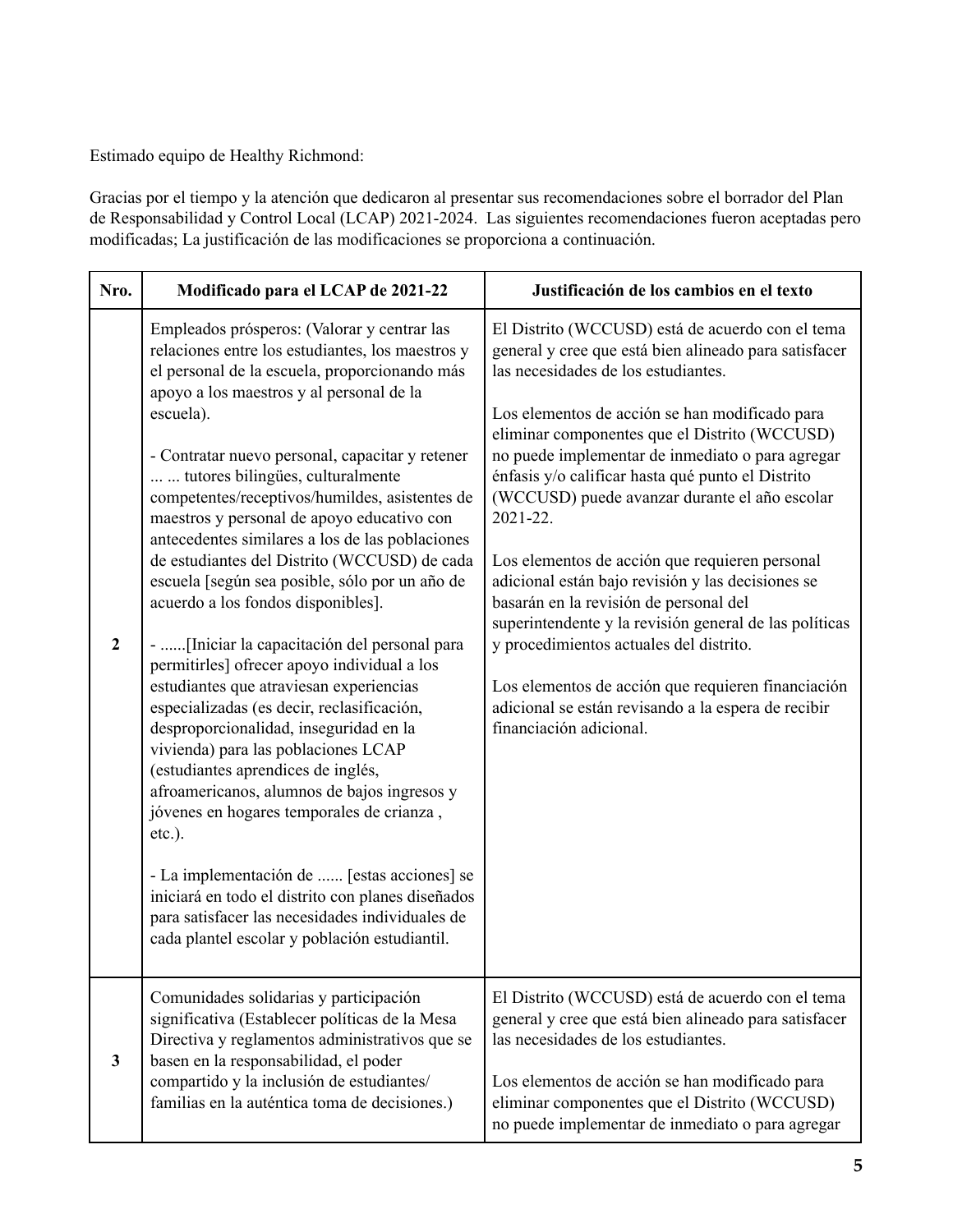|                         | - [Considerar la posibilidad de revisar las<br>políticas con perspectiva y propósito]<br>relacionadas con el acceso al idioma, la<br>participación y la comunicación [con el<br>objetivo] de que sean equitativas.<br>- Invertir en la capacidad de los estudiantes /<br>familias aumentando el apoyo, la capacitación<br>y la colaboración para los comités asesores de<br>padres, los consejos escolares, los consejos<br>asesores juveniles / liderazgo estudiantil -<br>[celebrar] la participación con estipendios /<br>tarjetas de regalo según estén [disponibles de<br>socios filantrópicos] y certificados de<br>reconocimiento [creados por el Distrito<br>(WCCUSD)].<br>- [Investigar sobre el inicio de un "programa"<br>para hacerlo crecer nosotros mismos]<br>Establecer un programa continuo con<br>capacitación  incentivando y brindando la<br>oportunidad para que los padres [y exalumnos]<br>se conviertan en asistentes de maestros<br>pagados, tutores y [maestros]. " | énfasis y/o calificar hasta qué punto el Distrito<br>(WCCUSD) puede avanzar durante el año escolar<br>2021-22.<br>Los elementos de acción que requieren personal<br>adicional están bajo revisión y las decisiones se<br>basarán en la revisión de personal del<br>superintendente y la revisión general de las políticas<br>y procedimientos actuales del distrito.<br>Los elementos de acción que requieren financiación<br>adicional se están revisando a la espera de recibir<br>financiación adicional.                                                                                                                                                                                                                                                                                                            |
|-------------------------|-----------------------------------------------------------------------------------------------------------------------------------------------------------------------------------------------------------------------------------------------------------------------------------------------------------------------------------------------------------------------------------------------------------------------------------------------------------------------------------------------------------------------------------------------------------------------------------------------------------------------------------------------------------------------------------------------------------------------------------------------------------------------------------------------------------------------------------------------------------------------------------------------------------------------------------------------------------------------------------------------|-------------------------------------------------------------------------------------------------------------------------------------------------------------------------------------------------------------------------------------------------------------------------------------------------------------------------------------------------------------------------------------------------------------------------------------------------------------------------------------------------------------------------------------------------------------------------------------------------------------------------------------------------------------------------------------------------------------------------------------------------------------------------------------------------------------------------|
| $\overline{\mathbf{4}}$ | Salud mental y bienestar socioemocional:<br>(ampliar el modelo y aumentar la cantidad de<br>escuelas comunitarias de servicio completo<br>adaptadas a cada vecindario individual y<br>priorizar los establecimientos escolares<br>individuales que contienen mayores<br>necesidades)<br>- Desarrollar una visión compartida en todo el<br>distrito para la integración de servicios y<br>comunicación para las escuelas comunitarias<br>de servicio completo<br>- Contratar consejeros adicionales bilingües,<br>culturalmente competentes,<br>- "Mejorar  los servicios de salud mental a<br>través de centros de salud escolares y de<br>bienestar que promueven el bienestar<br>completo, físico,  y general.                                                                                                                                                                                                                                                                              | El Distrito (WCCUSD) está de acuerdo con el tema<br>general y cree que está bien alineado para satisfacer<br>las necesidades de los estudiantes.<br>Los elementos de acción se han modificado para<br>eliminar componentes que el Distrito (WCCUSD)<br>no puede implementar de inmediato o para agregar<br>énfasis y/o calificar hasta qué punto el Distrito<br>(WCCUSD) puede avanzar durante el año escolar<br>2021-22.<br>Los elementos de acción que requieren personal<br>adicional están bajo revisión y las decisiones se<br>basarán en la revisión de personal del<br>superintendente y la revisión general de las políticas<br>y procedimientos actuales del distrito.<br>Los elementos de acción que requieren financiación<br>adicional se están revisando a la espera de recibir<br>financiación adicional. |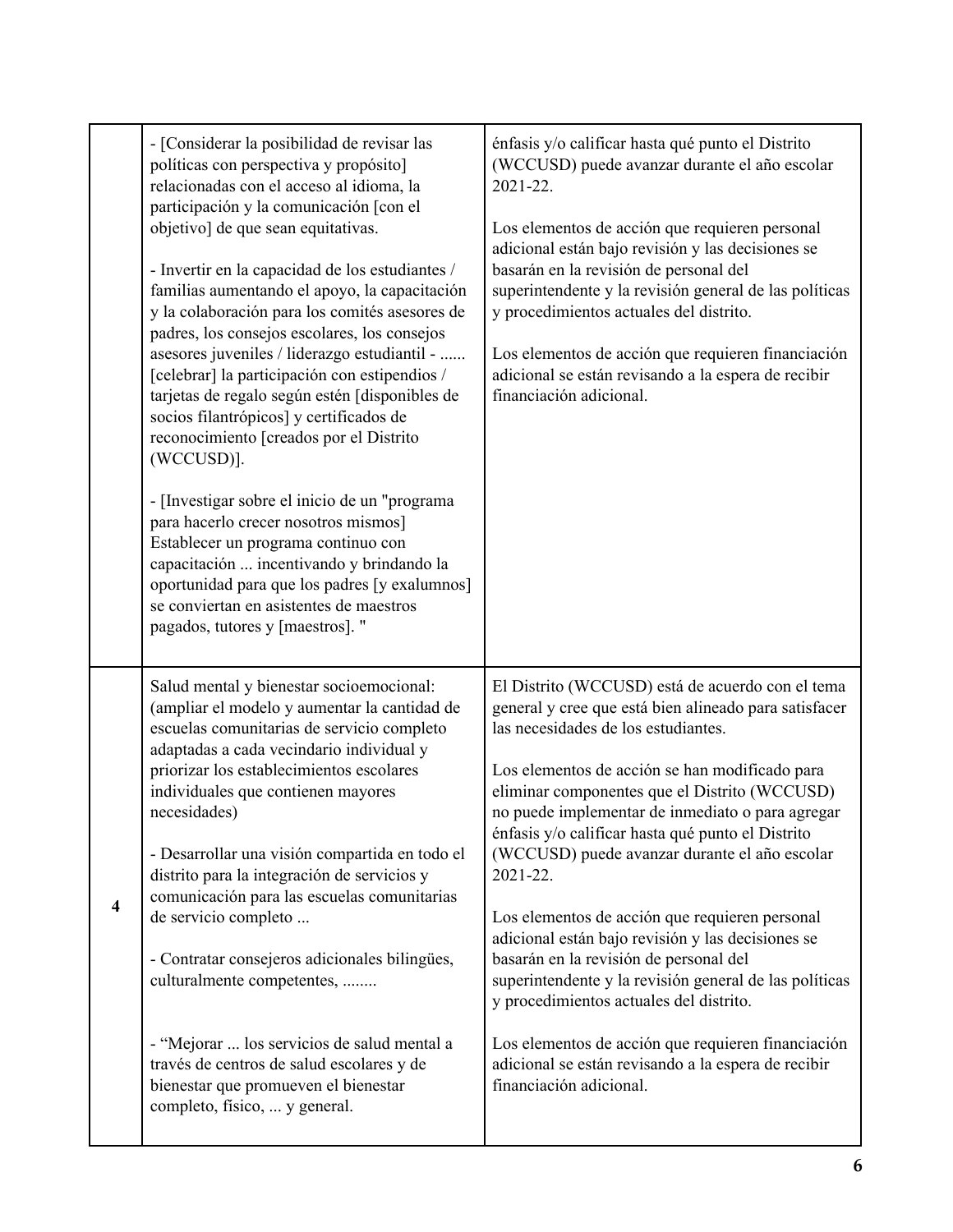| - [se harán esfuerzos para asegurar que] Los<br>servicios y recursos  estén ubicados y<br>conectados al ecosistema del nivel del plantel<br>escolar para asociarse con otro personal del<br>plantel escolar para coordinar la atención para<br>satisfacer las necesidades individuales de los<br>estudiantes.                                                                                                                                                           |  |
|-------------------------------------------------------------------------------------------------------------------------------------------------------------------------------------------------------------------------------------------------------------------------------------------------------------------------------------------------------------------------------------------------------------------------------------------------------------------------|--|
| - [El Distrito (WCCUSD) revisará y<br>comenzará a desarrollar un sistema para<br>identificar] Los indicadores para priorizar las<br>escuelas, los cuales incluyen: falta de acceso,<br>alta tasa de ausentismo escolar, solicitudes de<br>servicio del personal/familias/alumnos,<br>número de estudiantes: sin vivienda, sistemas<br>impactados, desconectados durante el<br>aprendizaje a distancia, y porcentaje de<br>población de alumnos de conteo no duplicado." |  |

Las siguientes recomendaciones fueron evaluadas y están bajo asesoramiento, pero no se incluyeron en el LCAP del año 21-24. Para todas las recomendaciones en las cuales la financiación se mencionó como una causa para una implementación menos que completa, las recomendaciones se volverán a considerar cuando se disponga de fondos adicionales continuos.

| Nro. | No adoptado para el LCAP de 2021-22                                                                                                                                                                                                                                                                                                                                                                                                                                                                                                                                                                                                                                                                                                                                                                                                                                                          | Justificación                                                                                                                                                                                                                                                                                                                                                                                                                                                                                                                                                                                                                                                                                        |
|------|----------------------------------------------------------------------------------------------------------------------------------------------------------------------------------------------------------------------------------------------------------------------------------------------------------------------------------------------------------------------------------------------------------------------------------------------------------------------------------------------------------------------------------------------------------------------------------------------------------------------------------------------------------------------------------------------------------------------------------------------------------------------------------------------------------------------------------------------------------------------------------------------|------------------------------------------------------------------------------------------------------------------------------------------------------------------------------------------------------------------------------------------------------------------------------------------------------------------------------------------------------------------------------------------------------------------------------------------------------------------------------------------------------------------------------------------------------------------------------------------------------------------------------------------------------------------------------------------------------|
| 1    | <b>Estudiantes exitosos</b> (Asociarse con<br>estudiantes / familias para identificar<br>necesidades de aprendizaje individualizadas,<br>estableciendo condiciones de aprendizaje,<br>priorizando y apoyando estilos de aprendizaje,<br>intereses y habilidades dirigidos por los<br>estudiantes.)<br>El distrito se asociará con el personal de la<br>escuela y los estudiantes / familias y<br>desarrollará herramientas que evalúen la<br>relevancia del plan de estudios, la<br>disponibilidad de recursos (tecnología,<br>suministros, servicios, etc.), las<br>necesidades individualizadas de los<br>alumnos y los intereses educativos durante<br>los meses de verano.<br>Resultados que brinden información para<br>llevar a cabo el desarrollo y la modificación<br>de políticas, procedimientos, prácticas,<br>sistemas y estructuras educativas a lo<br>largo del año académico. | El Distrito (WCCUSD) está de acuerdo con la meta<br>general de "Estudiantes exitosos (asociarse con<br>estudiantes/familias para identificar las necesidades<br>de aprendizaje individualizadas, establecer<br>condiciones de aprendizaje priorizando y apoyando<br>los estilos, intereses y habilidades de aprendizaje<br>dirigidos por los estudiantes)". El personal del<br>distrito no puede comprometerse a implementar la<br>lista de acciones incluida.<br>Como parte de la revisión del Superintendente del<br>personal, las prácticas y las políticas del Distrito,<br>estas acciones recomendadas se considerarán para<br>su inclusión a medida que haya fondos y personal<br>disponibles. |